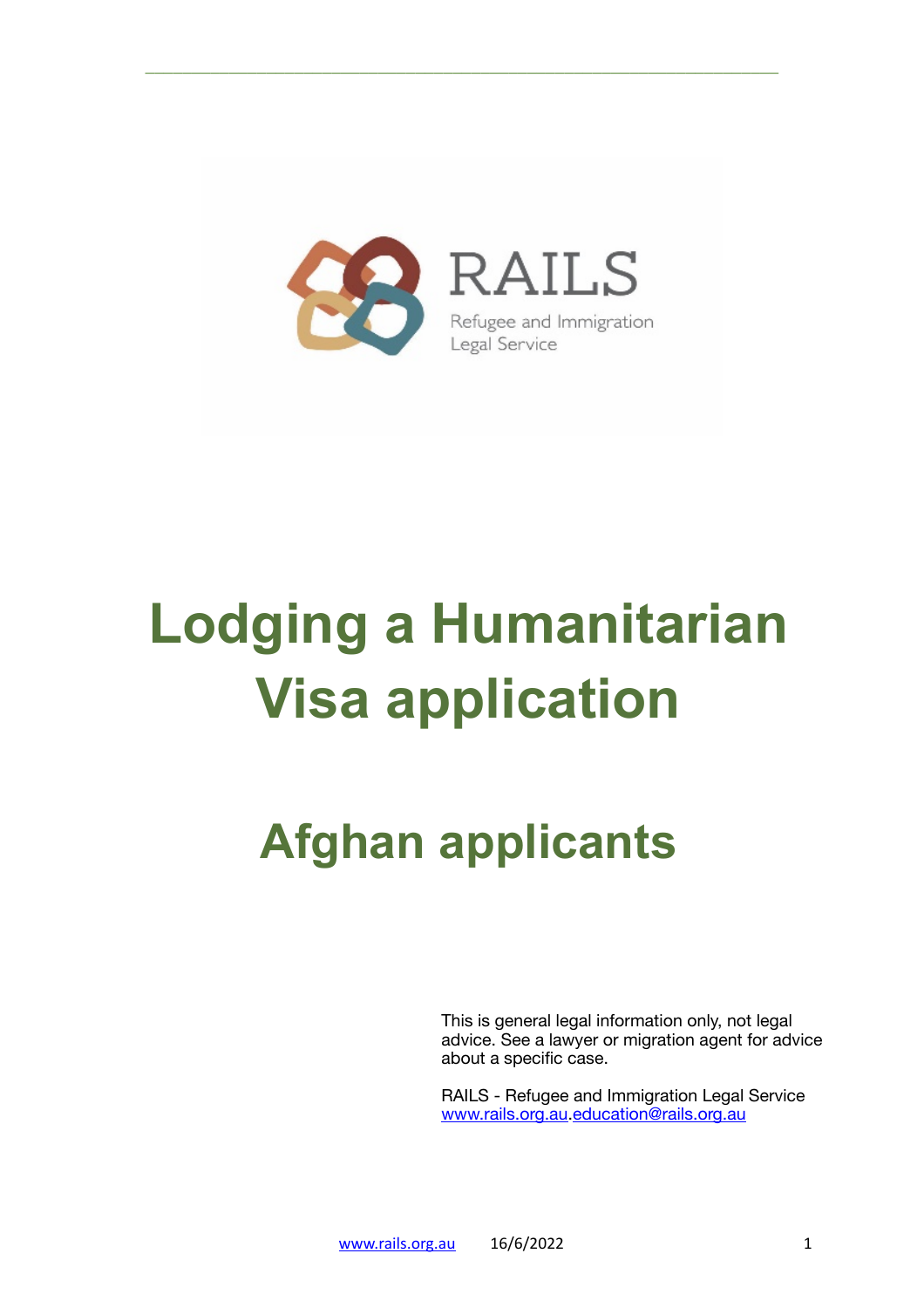# **CONTENTS**

[How to apply](#page-2-0)

[Who can apply?](#page-2-1)

[Who can propose?](#page-2-2)

[What forms ?](#page-3-0)

[Who should go on the forms?](#page-3-1) 

[Answering the questions on the forms](#page-3-2)

\_\_\_\_\_\_\_\_\_\_\_\_\_\_\_\_\_\_\_\_\_\_\_\_\_\_\_\_\_\_\_\_\_\_\_\_\_\_\_\_\_\_\_\_\_\_\_\_\_\_\_\_\_\_\_\_\_\_\_\_\_\_\_\_\_\_\_\_

[All documents must be genuine](#page-3-3)

[Check for consistency](#page-4-0)

[Applying to get your documents - FOI](#page-5-0)

[Make sure you submit everything](#page-6-0)

[How to complete Forms 681 and 842](#page-6-1)

[Other visa options](#page-17-0)

[Humanitarian Community Support Program](#page-16-0) 

[Skilled Refugee Labour Agreement Pilot](#page-17-1)

[Where to send the application - if there's a proposer](#page-14-0)

[Where to send the application - if no proposer](#page-15-0)

[Advise the Department of any changes](#page-16-1)

**[Other visa options](#page-17-0)**

**[Getting legal help](#page-17-2)**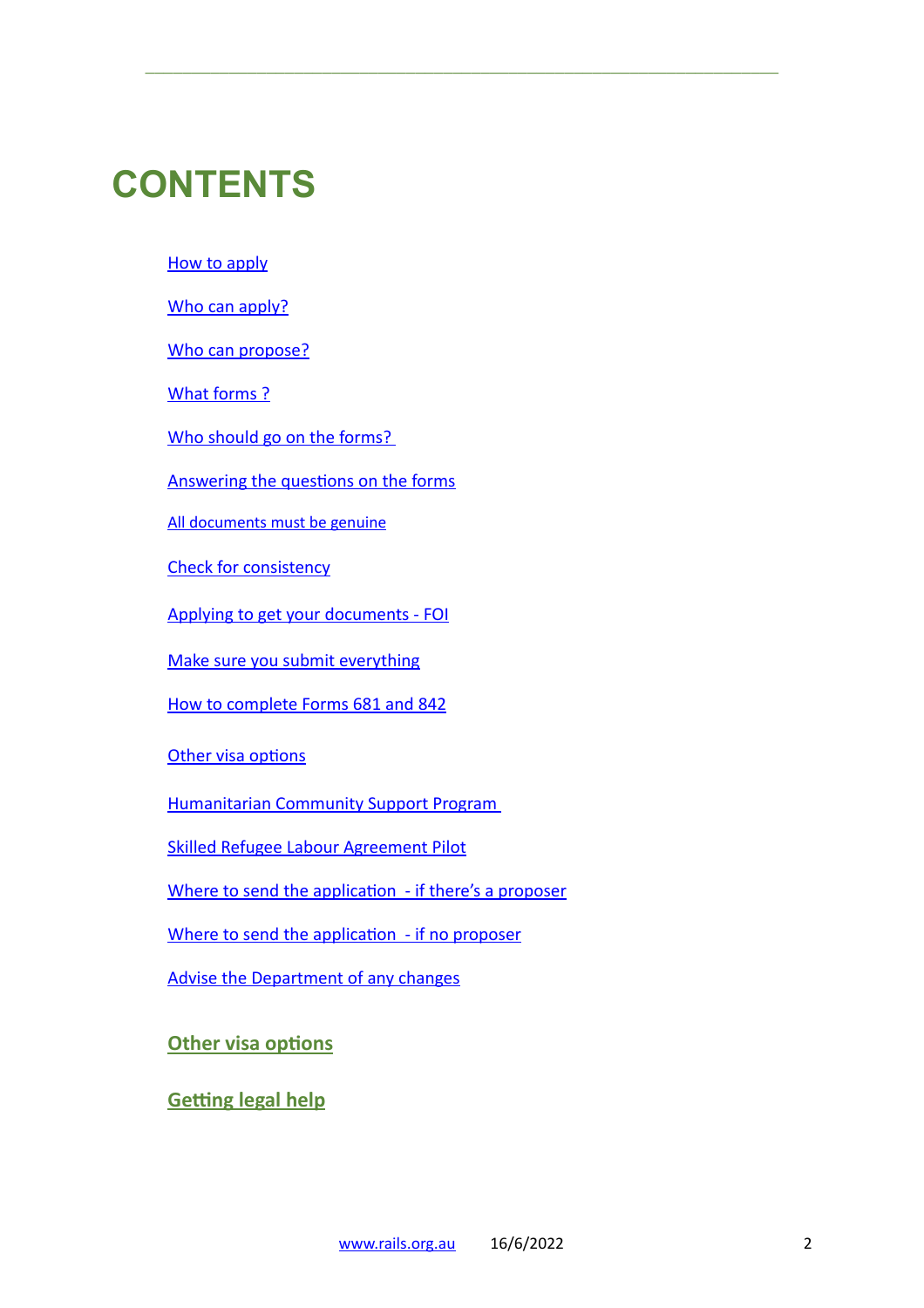# <span id="page-2-0"></span>How to apply

An applicant must apply to the Department of Home Affairs (DHA) on a Form 842 to the correct address (see ['Where to send the application'](#page-15-0) below).

\_\_\_\_\_\_\_\_\_\_\_\_\_\_\_\_\_\_\_\_\_\_\_\_\_\_\_\_\_\_\_\_\_\_\_\_\_\_\_\_\_\_\_\_\_\_\_\_\_\_\_\_\_\_\_\_\_\_\_\_\_\_\_\_\_\_\_\_

If there is a proposer, they must complete a Form 681.

DHA then considers whether the applicant fits the rules for either a subclass 200, 201, 202, 203 or 204 visa. These are a mix of in-country and outside country visas.

An applicant can apply anywhere outside Australia, including from within Afghanistan.

There are no application or medical check fees.

# <span id="page-2-1"></span>Who can apply?

Any person overseas may apply for an Australian offshore humanitarian visa if they are at risk of persecution or substantial discrimination or human rights abuses in their home country.

They must also show there are very strong reasons to grant them a humanitarian visa based on the degree of harm, their connection to Australia, and whether they can safely seek protection in another country.

Applicants who are the members of the 'immediate family' of an Australian citizen or permanent resident who were granted a refugee or humanitarian visa in the last five years may be able to apply for a humanitarian visa on the basis of their relationship.

There are other visas that refugees could apply for - see Community Support Program and Skilled Refugee Support programs below in 'Other Visa Options'

It is wise to get legal advice if you can, before lodging an application.

## <span id="page-2-2"></span>Who can propose?

Any Australian citizen or permanent resident (and some NZ citizens), or organisation operating in Australia, can propose an applicant overseas for a humanitarian visa.

If you hold a Temporary Protection Visa or Safe Haven Enterprise Visa, you cannot propose family for an offshore humanitarian visa. The relative overseas can still apply themselves or find another

citizen or permanent resident to propose them and put your name down as a relative in Australia.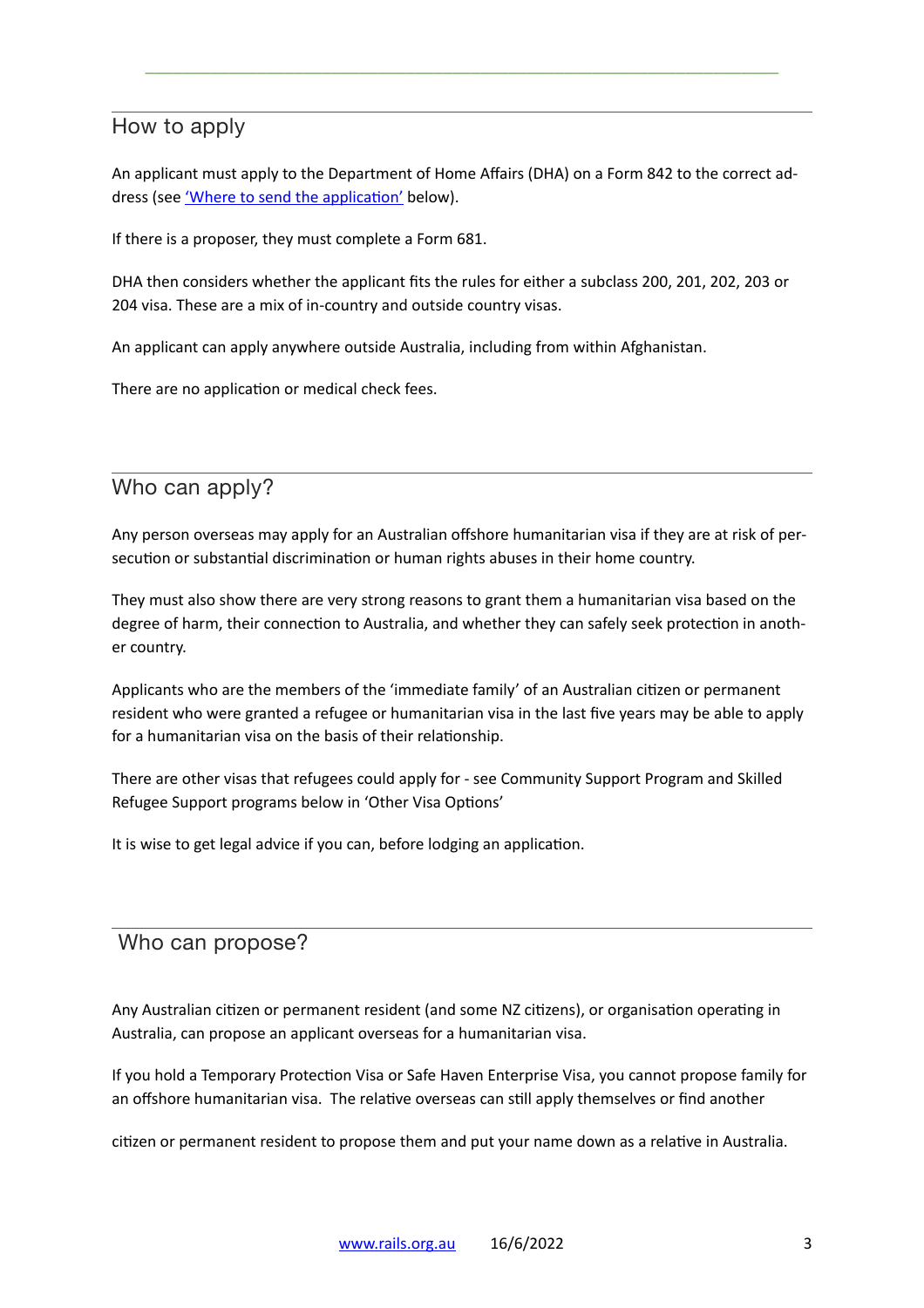## <span id="page-3-0"></span>What forms?

The main form is **[Form 842 application](https://immi.homeaffairs.gov.au/form-listing/forms/842.pdf) which is the details of the applicant, their family and the refugee claims.** 

\_\_\_\_\_\_\_\_\_\_\_\_\_\_\_\_\_\_\_\_\_\_\_\_\_\_\_\_\_\_\_\_\_\_\_\_\_\_\_\_\_\_\_\_\_\_\_\_\_\_\_\_\_\_\_\_\_\_\_\_\_\_\_\_\_\_\_\_

If there is a proposer, then a **[Form 681](https://immi.homeaffairs.gov.au/form-listing/forms/681.pdf) proposal must be completed and signed by** the proposer in Australia.

# <span id="page-3-1"></span>Who should go on the forms?

All members of the 'family unit' of the main applicant can be included in the application.

'Family unit' in migration law means: a spouse or partner of the family head, their dependent children, and any dependent children of those dependent children.

'Family unit' also includes a relative of the family head or their spouse or partner, who is usually resident in the family head's household, is dependent on the family head and does not have a spouse or partner.

A person is 'dependent' on another if they mainly rely on that person for financial support for their basic needs for food, clothing and shelter, psychological or physical support.

## <span id="page-3-2"></span>Answering the questions on the forms

See the **[tables below](#page-6-1)** for details of the questions on Forms 681 and 842 and what is needed to answer them.

All information and documents given to DHA must be truthful and accurate. Any false information can lead to the application being refused and could lead to the proposer's visa in Australia being cancelled.

## <span id="page-3-3"></span>All documents must be genuine

Check documents were all given by the correct authorities with correct details and not altered by anyone without authority to do so.

Check that there is no incorrect or false information in the documents and no false information was given to get the documents. If the Department find any information is untrue or documents are not genuine then the application will likely be refused. If there is any wrong information then there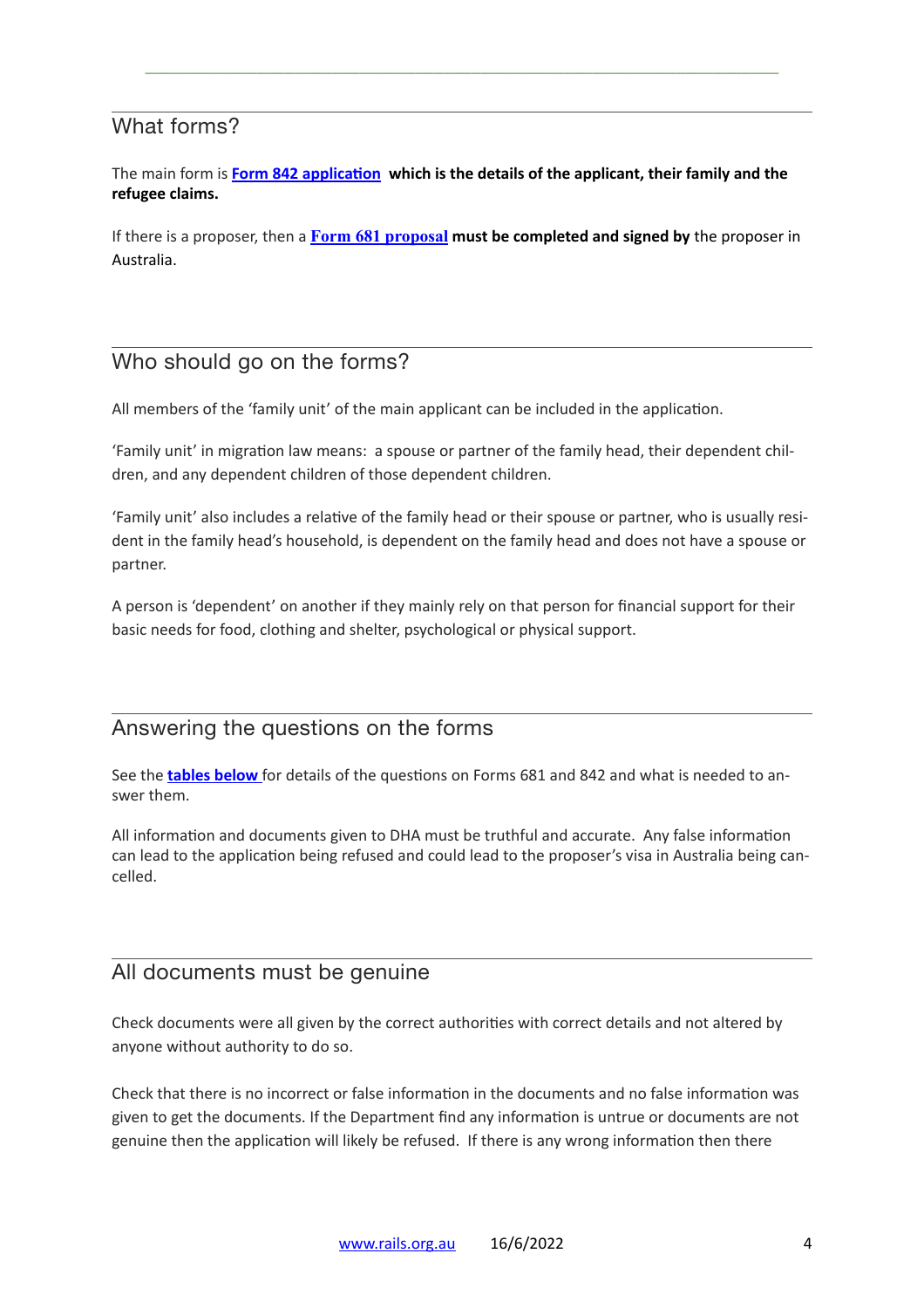needs to be a clear explanation about this. It is best to get legal advice before sending anything to the department about this (see 'Getting Legal Help' below).

\_\_\_\_\_\_\_\_\_\_\_\_\_\_\_\_\_\_\_\_\_\_\_\_\_\_\_\_\_\_\_\_\_\_\_\_\_\_\_\_\_\_\_\_\_\_\_\_\_\_\_\_\_\_\_\_\_\_\_\_\_\_\_\_\_\_\_\_

Documents need to be in English or translated and certified by a Justice of the Peace or similar if possible.

# <span id="page-4-0"></span>Check for consistency

The Department carefully checks the applicant's details and story against any information they have about previous visa applications and sponsorships the proposer may have submitted.

Any differences, especially about identity or the refugee claim, can make the visa application fail. Any differences also risks having the proposer's visa refused or cancelled, or their citizenship refused because of false information.

If you are proposing a relative and are currently holding an Australian visa or are waiting on your Australian citizenship application to be finalised, you should do a Freedom of Information (FOI) request to ask the Department to give you copies of your visa/citizenship documents so that you can check for any differences - [see below](#page-5-0).

If there are differences, they need to be explained. To do this the proposer needs to:

Gather all the previously lodged applications through 'FOI' (see below) if you don't already have full copies.

Compare all previous applications to all the documents (forms 843, 681 etc) in the current application.

Check names, dates of birth, previous addresses, education, jobs for all the family members in all the forms. It can be helpful to put them in a Table form.

If there are differences between the documents, then write a statement saying why there are differences and what are the accurate details.

Check that the refugee stories in all the applications do not contradict. If there are some differences they need to be explained.

If incorrect information has been given to The Department then a Form 1023 'Notification of incorrect answers' may need to be put in.

It is *important to get legal advice* [\(see below\) b](#page-17-2)efore sending in any information to the Department about differences in the documents.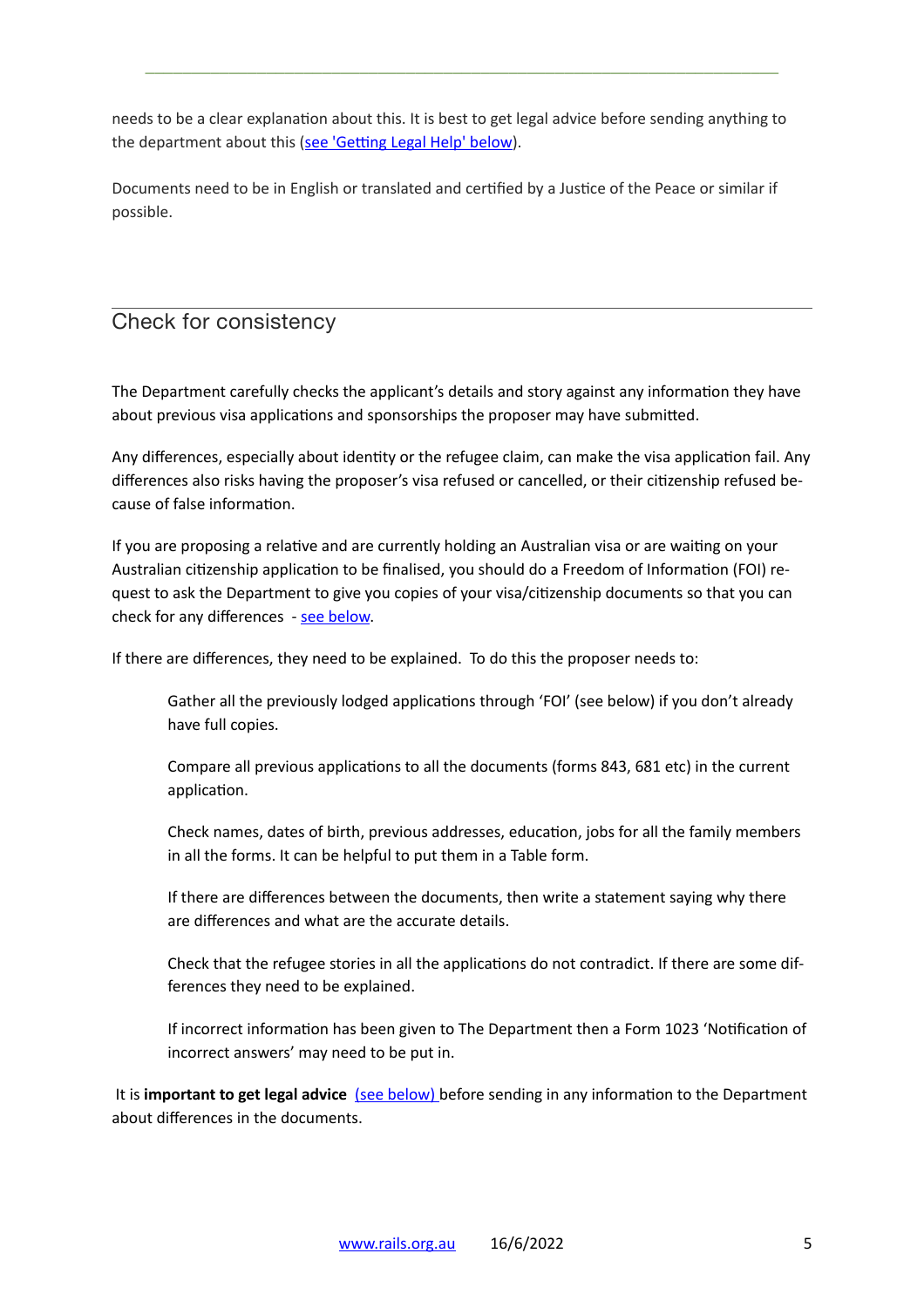# <span id="page-5-0"></span>Applying to get your documents - FOI

The proposer should check any previous information the Department has about them by completing a Form 424A 'Freedom of Information request'. This is very important for permanent residents who are not citizens yet, as any differences could risk having their visa cancelled or citizenship refused.

\_\_\_\_\_\_\_\_\_\_\_\_\_\_\_\_\_\_\_\_\_\_\_\_\_\_\_\_\_\_\_\_\_\_\_\_\_\_\_\_\_\_\_\_\_\_\_\_\_\_\_\_\_\_\_\_\_\_\_\_\_\_\_\_\_\_\_\_

Apply for your documents either [online here](https://www.homeaffairs.gov.au/access-and-accountability/freedom-of-information/access-to-information/how-to-make-a-request) or by accessing the [paper form here](https://immi.homeaffairs.gov.au/form-listing/forms/424a.pdf) and emailing to [foi@homeaffairs.gov.au](mailto:foi@homeaffairs.gov.au)

In Question 5 give your previous DHA file references (in the Online form put it where it asks 'Do you have the following identification numbers?')

In Question 11 ask for (in online form put it under 'Documents'). :

"My [*insert type of vis*a] application file made [*insert month/year of application*] including ISCE records and interview notes. [*List in the same way other visa/ citizenship applications you have made*]; Also my movement records and a screenshot of my client visa list"

In Question 13 you can add: "This is an urgent request regarding an Afghan Humanitarian visa application. The government has said these cases will have priority processing, so I request you please action this urgently". (In Online form - put this at the question: "Do you have a matter under consideration at or with any of the following …?' and select 'Other urgent reasons')

The proposer needs to include a copy of their driver's licence or other ID with the application.

In Part D, if there is information about other people in the FOI documents that you are seeking then, if possible, get them to sign Question 19. If the information you seek is about children of yours who are under 18, then complete and sign Question 22 (in online form see 'Seeking documents of another person' and 'Access to documents for under 18s').

If the proposer had a migration agent for any previous applications, they should contact the agent and get copies of all their documents on their file.

#### **If you do not receive your documents within 30 days**

The Department should make a decision within 30 days of you submitting your FOI application but will contact you if they require another 30 days.

If you do not receive your documents within 30 days (or any extra time allowed or agreed), you can ask the Information Commissioner to review the case. You apply for a review [online](https://forms.business.gov.au/smartforms/servlet/SmartForm.html?formCode=ICR_10) or using this [form](https://forms.business.gov.au/smartforms/servlet/SmartForm.html?formCode=ICR_10) and emailing [foidr@oaic.gov.au](mailto:foidr@oaic.gov.au) or posting it to Director of FOI Dispute Resolution, GPO Box 5218, Sydney NSW 2001. It would be best to get some legal advice first if possible (see 'Getting Legal; help' below)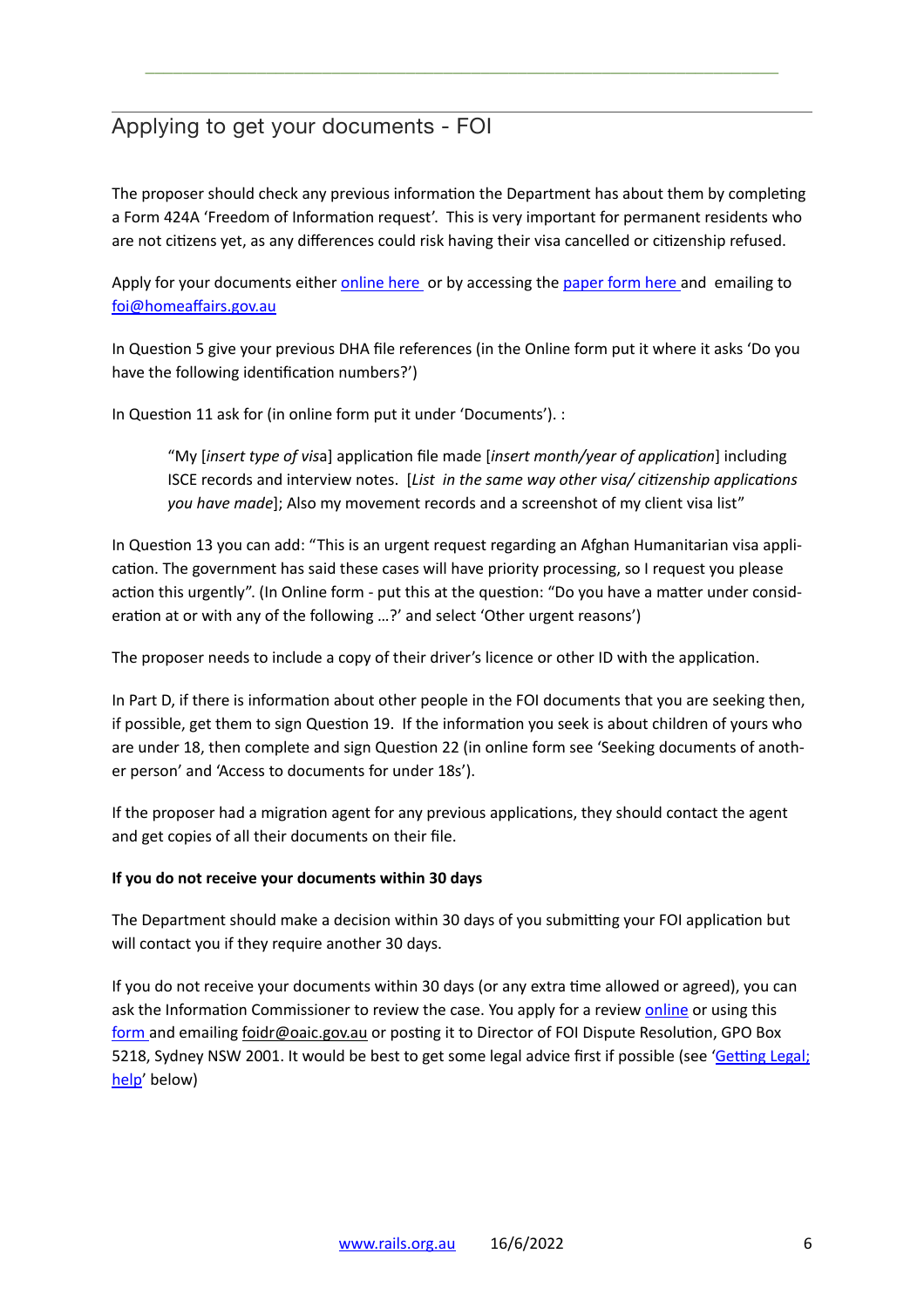# <span id="page-6-0"></span>Make sure you submit everything

The application should have:

- Correct details about the applicant and all family members who are included.
- A physical address for the applicant, not a postal address. Full details of physical (not postal) address and phone if you have. Describe what it is near to if there's no exact street number or name. If moving around for safety put the last stable address and note that the applicant/ s need to move for safety reasons.

\_\_\_\_\_\_\_\_\_\_\_\_\_\_\_\_\_\_\_\_\_\_\_\_\_\_\_\_\_\_\_\_\_\_\_\_\_\_\_\_\_\_\_\_\_\_\_\_\_\_\_\_\_\_\_\_\_\_\_\_\_\_\_\_\_\_\_\_

- All identity documents.
- A clear story about the refugee claims what harm applicants fear in Afghanistan and why the applicant is at a higher risk of harm than others (for example, if the applicant is claiming to be persecuted because of their employment with the Australian government or an NGO, include information about their role, projects they worked on which might have put them at higher risk).
- Any documents that show why the applicant will specifically be targeted (for example Taskera listing identity or relationship status, letter showing they worked for Australian government or NGO, contractor card/ employment document). There is no need to include general information about the problems in the country as the Department already know this.
- Two passport-sized photographs of each person in the application, with their name on the back.

## <span id="page-6-1"></span>How to complete the Forms

| <b>FORM 681 - QUESTIONS</b> |                                                                                                |
|-----------------------------|------------------------------------------------------------------------------------------------|
|                             | Form 681 can be accessed online https://immi.homeaffairs.gov.au/form-listing/<br>forms/681.pdf |
| Q <sub>1</sub>              | Include number of people you are proposing (i.e. applicant and two children $= 3$ )            |
| Q <sub>2</sub>              | Name of main applicant overseas - usually the person who is at risk of harm                    |
| Q <sub>3</sub>              | Any other names of applicant                                                                   |
| Q <sub>4</sub>              | Citizenship of main applicant                                                                  |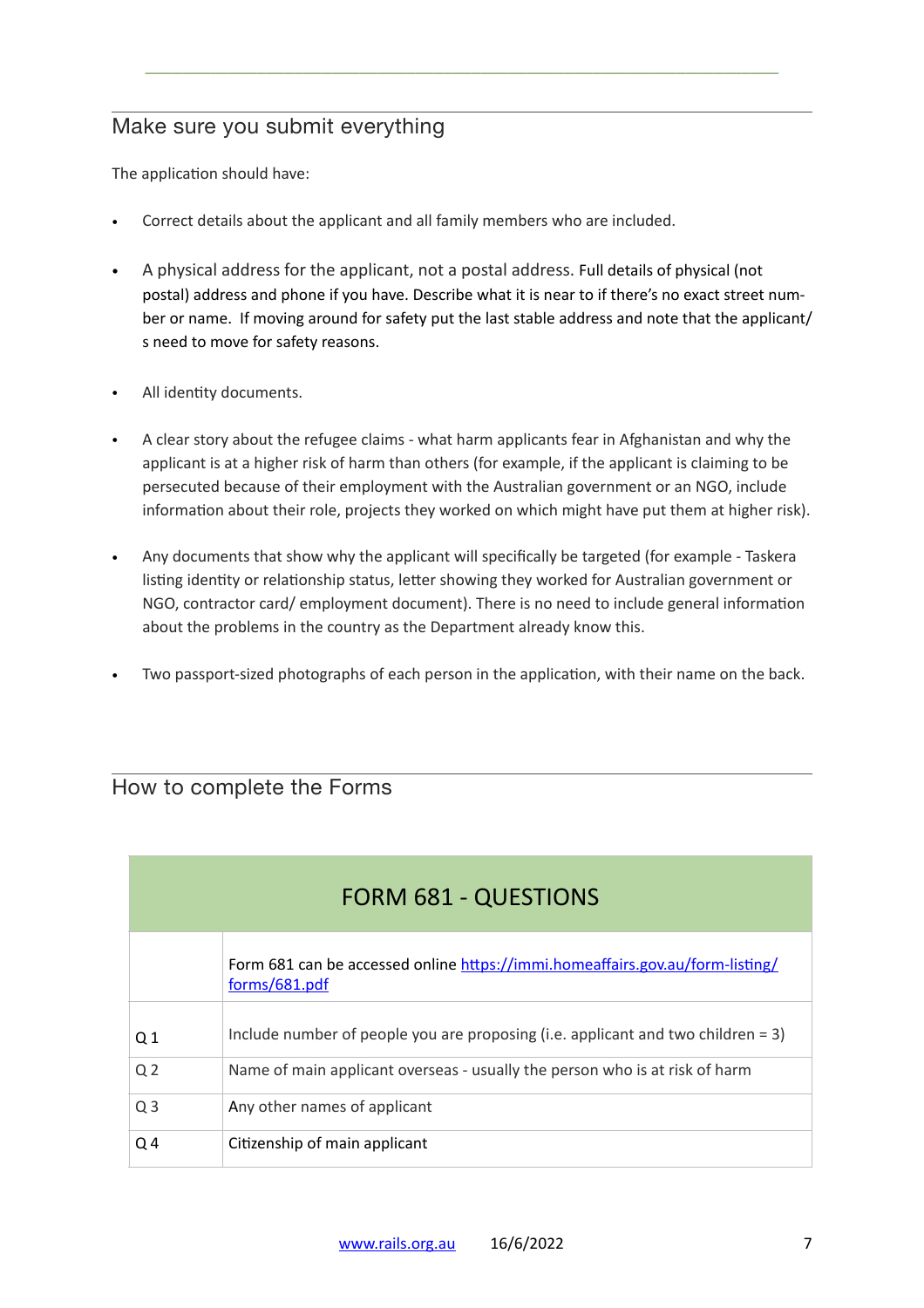| <b>FORM 681 - QUESTIONS</b> |                                                                                                                                                                                                                                                                                                                                        |
|-----------------------------|----------------------------------------------------------------------------------------------------------------------------------------------------------------------------------------------------------------------------------------------------------------------------------------------------------------------------------------|
| Q8                          | Country where applicant is now living in                                                                                                                                                                                                                                                                                               |
| Q <sub>9</sub>              | Date arrived in the country can be an estimate if not exactly                                                                                                                                                                                                                                                                          |
| Q 11                        | Relationship of main applicant to proposer. Be very accurate. The closer the family<br>relationship the stronger the application will be.                                                                                                                                                                                              |
| Q 12                        | Put full details of physical address. If moving around for safety, put the last stable<br>address and note that need to move around for safety reasons.                                                                                                                                                                                |
| Q 13                        | Details of family members of main applicant who are included in the application<br>i.e. children under 18 or children over 18 or are dependent and a dependent<br>relative who is single and usually lives with the family (see Form 842)                                                                                              |
| Q 14-23                     | Proposer's details. If you have the support of a designated community<br>organisation tick 'No' and the organisation then fills out Part C.                                                                                                                                                                                            |
| Q 24                        | Tick "yes" if you agree to the Department communicating with you by email (it is<br>quicker by email, but if the Department asks applicant to do something then the<br>time will start from when the email is sent, rather than when the applicant receives<br>it so make sure you check your email inbox and Junk folders regularly). |
| Q 25-26                     | You and your partner's occupation. If unemployed, you will have to show how you<br>will be able to financially support the applicant when they first arrive in Australia if<br>they get visas.                                                                                                                                         |
| Q 27                        | All visas you've had. If you cannot remember, just list your current visa or<br>citizenship.                                                                                                                                                                                                                                           |
| Q 28-36                     | For organisation to complete if they are the proposer                                                                                                                                                                                                                                                                                  |
| Q 37                        | If you've proposed these applicants before, give details of previous humanitarian<br>visa applications                                                                                                                                                                                                                                 |
| $Q$ 38 and<br>signature     | Acknowledge you are responsible for arranging and paying for the applicant's travel<br>(if they are granted a Subclass 202 visa). Give permission for the Department to<br>give your information to other agencies and service providers. Print your name,<br>sign and date the application.                                           |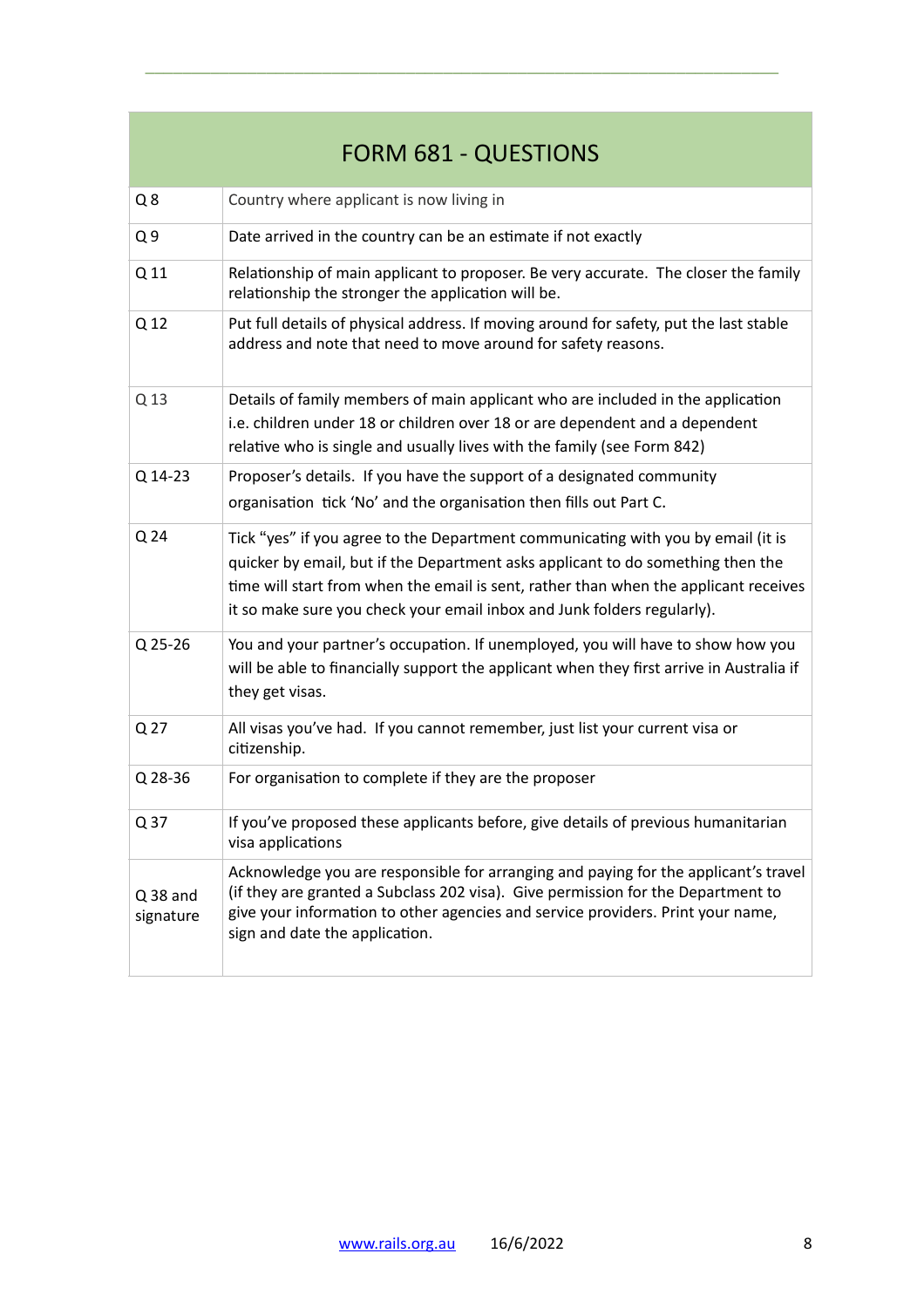# FORM 842 - QUESTIONS

\_\_\_\_\_\_\_\_\_\_\_\_\_\_\_\_\_\_\_\_\_\_\_\_\_\_\_\_\_\_\_\_\_\_\_\_\_\_\_\_\_\_\_\_\_\_\_\_\_\_\_\_\_\_\_\_\_\_\_\_\_\_\_\_\_\_\_\_

Form 842 asks for details of the applicants' humanitarian claims, identity, nationality, family, travel, education, work and where they have lived in the past.

All answers must be truthful. If you don't know or are not sure, then note this on the form or on extra pages and give details why.

Make sure to spell names and put dates of birth accurately.

### **PART A - PEOPLE INCLUDED IN APPLICATION**

| Q <sub>1</sub> | Include number of people in the family unit that are included in the application,<br>including the main applicant                                                                                                                                                                                           |
|----------------|-------------------------------------------------------------------------------------------------------------------------------------------------------------------------------------------------------------------------------------------------------------------------------------------------------------|
| Q <sub>2</sub> | Details of main applicant's name, age, where you live, where you are now living<br>and relationship status.                                                                                                                                                                                                 |
| Q <sub>3</sub> | Details of all other people in the application and their relationship to the main<br>applicant. Add extra pages if needed.                                                                                                                                                                                  |
| Evidence       | Attach evidence of identity for each person in this application (eg. certified copies<br>of birth certificates, marriage certificates, passport, national identity card etc). It is<br>very important to prove identity and not put in any false documents. Clearly state<br>where the documents come from. |

## **PART B - MANDATED OR REGISTERED BY UNHCR**

| O <sub>4</sub> | Put in details if applicant has a registration or mandate number from UNHCR |
|----------------|-----------------------------------------------------------------------------|
|                | (united Nations High Commissioner for Refugees). The applicant will have a  |
|                | mandate number when the UNHCR has had a detailed interview with them about  |
|                | their case and decided they are a refugee. Find out about UNHCR help here   |
|                |                                                                             |

### **PART C - CONTACT DETAILS**

Τ

| $05 - 7$ | Full details of physical (not postal) address and phone if you have. Describe what it<br>is near to if there's no exact street number or name. If moving around for safety,<br>put the last stable address and note that need to move around for safety reasons. |
|----------|------------------------------------------------------------------------------------------------------------------------------------------------------------------------------------------------------------------------------------------------------------------|
|          |                                                                                                                                                                                                                                                                  |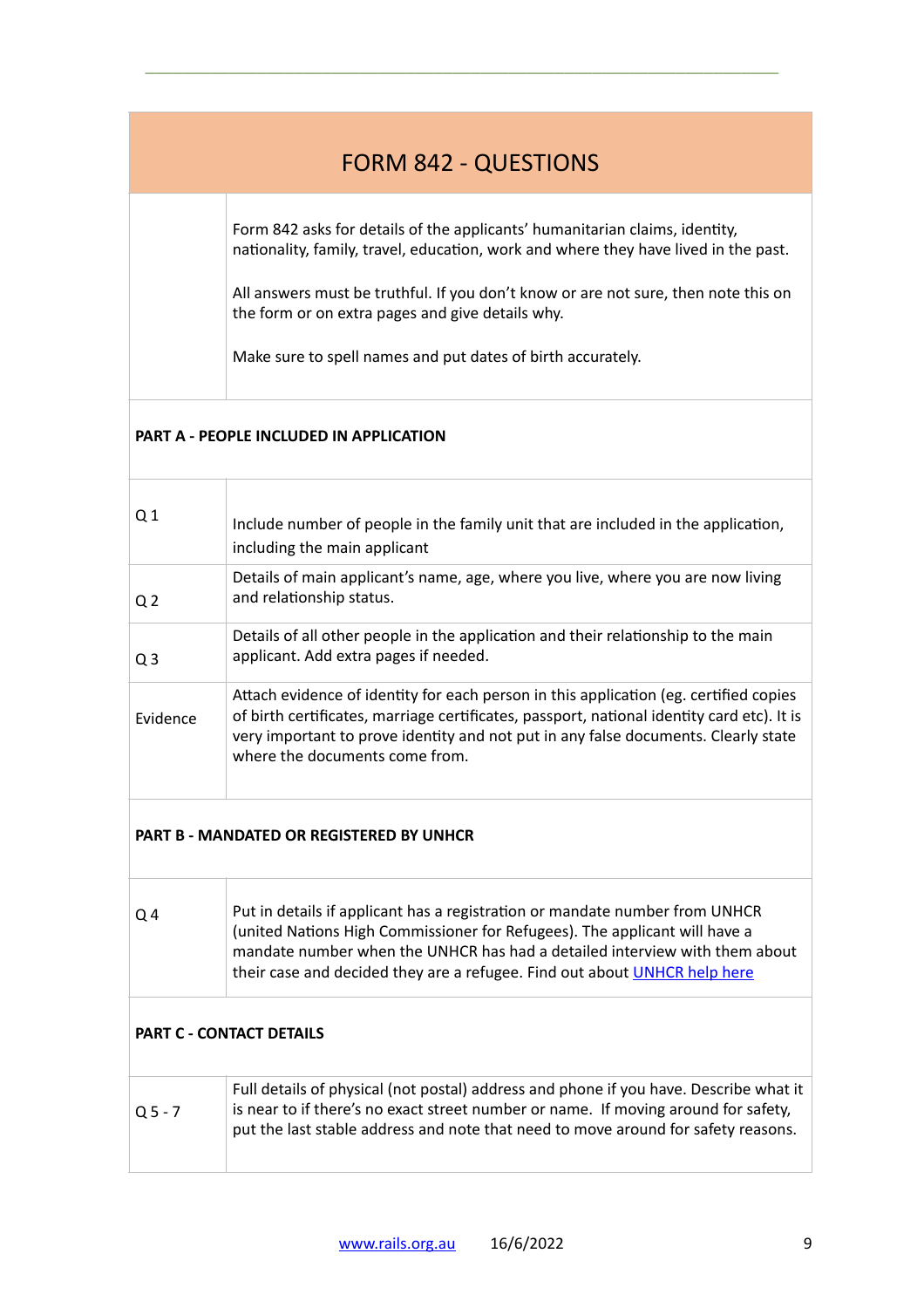| <b>FORM 842 - QUESTIONS</b> |                                                                                                                                                                                                                                                                                                                                                                                                                                                                              |
|-----------------------------|------------------------------------------------------------------------------------------------------------------------------------------------------------------------------------------------------------------------------------------------------------------------------------------------------------------------------------------------------------------------------------------------------------------------------------------------------------------------------|
| $Q$ 8                       | Tick "yes" if you agree to the Department communicating with you by email (it is<br>quicker by email, but if the Department asks the applicant to do something then<br>the time will start from when the email is sent, rather than when the applicant<br>receives it so make sure proposer also receives communications by selecting<br>"Myself and proposer" in Q47 in Part M and check email and Junk folders<br>regularly). If you have other email contacts put them in |
|                             | <b>PART D - FAMILY BACKGROUND</b>                                                                                                                                                                                                                                                                                                                                                                                                                                            |
| Q <sub>9</sub>              | Details if you or anyone else in the application have previously been legally<br>married, in a de facto relationship or a customary/traditional/religious marriage?<br>Include partners who you are divorced or separated from or who are missing or<br>deceased.                                                                                                                                                                                                            |
|                             | Do you or any other person included in this application have children from a<br>previous marriage/relationship, including customary/traditional marriage?                                                                                                                                                                                                                                                                                                                    |
| Q 10                        | If there are no proper custody documents, the former partner will have to give<br>evidence that he/she consents to any children of that relationship entering<br>Australia. The Department might ask for a Form 1229 to be signed by the former<br>partner.                                                                                                                                                                                                                  |
| Q 11                        | Any children in the application who are not the biological children of either you<br>(the main applicant) or your partner? Details of biological parents and where they<br>are. Provide certified adoption papers or statement describing circumstances of<br>adoption.                                                                                                                                                                                                      |
| Q 12                        | Do you have a husband, wife, de facto partner or any dependants who normally<br>live with you but are not included in the application? A dependant is a person who<br>is dependent on you or your partner to a large extent for financial, psychological<br>or physical support.                                                                                                                                                                                             |
| Q 13                        | Details of any person in the application physically separated from you (eg. missing<br>or living somewhere else?) Explain when, where and how you were separated.                                                                                                                                                                                                                                                                                                            |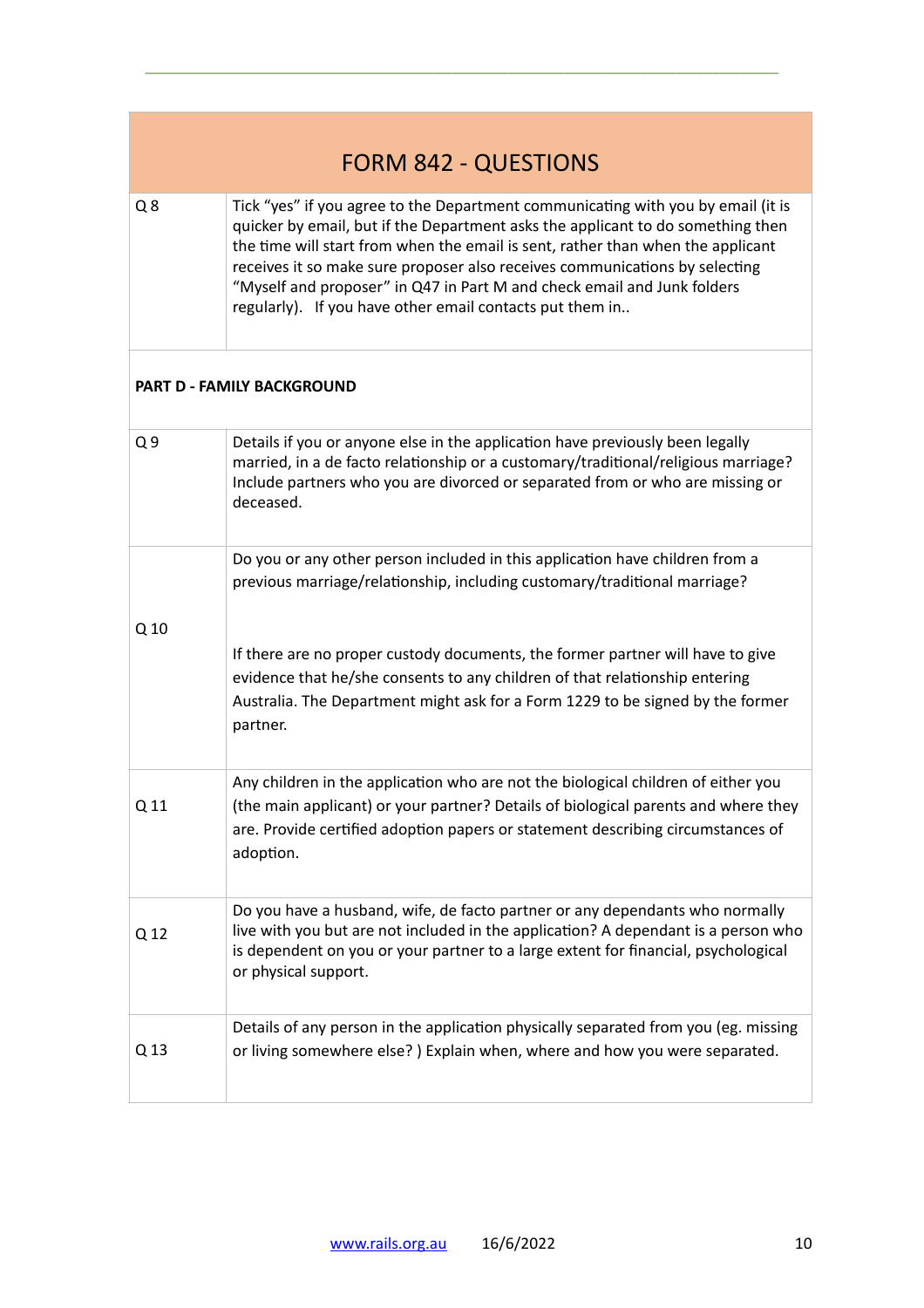| <b>FORM 842 - QUESTIONS</b> |                                                                                                                                                                                                                                                                                 |
|-----------------------------|---------------------------------------------------------------------------------------------------------------------------------------------------------------------------------------------------------------------------------------------------------------------------------|
| Q 14 and 15                 | Details of main applicant and their partners, parents, brothers, sisters and non-<br>dependent children. Must include half, step and adopted relatives.<br>If any relative is deceased or whereabouts unknown, write this in the 'Country<br>where they are now living' column. |
|                             |                                                                                                                                                                                                                                                                                 |

## **PART E - LINKS TO AUSTRALIA**

| Q 16<br>Has any person included in the application ever applied for an Australian visa<br>(permanent or temporary) before?<br>Q 17<br>Do you or your partner have any relatives who are not included in the application<br>who have current Australian visa applications under consideration?<br>Q 18<br>Proposer - Is any person in the application being proposed (on form 681 or form<br>1417) to Australia by a person or organisation in Australia? Must lodge Form 842<br>and 681 together.<br>Immediate family - Are any people in this application 'immediate family' of a<br>person in Australia who, in the last 5 years, was granted a Refugee/Humanitarian<br>Q 19<br>visa?<br>'Immediate family' means a spouse or de facto partner (including same-sex<br>partner), dependent children, or parent (if your child in Australia is under 18 years<br>of age).<br>If this is an 'immediate family 'application, and that person is living in Queensland,<br>then RAILS might be able to help with the application. Please ask that person to<br>call RAILS on (07) 3846 9300.<br>Q <sub>20</sub><br>Do any people in the application have any other relatives residing in Australia?<br>Having strong links to Australia helps the application.<br>Q <sub>21</sub><br>Do any people in the application have any other past or present links to Australia?<br>Are there any friends, education, employment, business or other links? Give all<br>details as strong links to Australia helps the application |  |  |
|-----------------------------------------------------------------------------------------------------------------------------------------------------------------------------------------------------------------------------------------------------------------------------------------------------------------------------------------------------------------------------------------------------------------------------------------------------------------------------------------------------------------------------------------------------------------------------------------------------------------------------------------------------------------------------------------------------------------------------------------------------------------------------------------------------------------------------------------------------------------------------------------------------------------------------------------------------------------------------------------------------------------------------------------------------------------------------------------------------------------------------------------------------------------------------------------------------------------------------------------------------------------------------------------------------------------------------------------------------------------------------------------------------------------------------------------------------------------------------------------------------------------------|--|--|
|                                                                                                                                                                                                                                                                                                                                                                                                                                                                                                                                                                                                                                                                                                                                                                                                                                                                                                                                                                                                                                                                                                                                                                                                                                                                                                                                                                                                                                                                                                                       |  |  |
|                                                                                                                                                                                                                                                                                                                                                                                                                                                                                                                                                                                                                                                                                                                                                                                                                                                                                                                                                                                                                                                                                                                                                                                                                                                                                                                                                                                                                                                                                                                       |  |  |
|                                                                                                                                                                                                                                                                                                                                                                                                                                                                                                                                                                                                                                                                                                                                                                                                                                                                                                                                                                                                                                                                                                                                                                                                                                                                                                                                                                                                                                                                                                                       |  |  |
|                                                                                                                                                                                                                                                                                                                                                                                                                                                                                                                                                                                                                                                                                                                                                                                                                                                                                                                                                                                                                                                                                                                                                                                                                                                                                                                                                                                                                                                                                                                       |  |  |
|                                                                                                                                                                                                                                                                                                                                                                                                                                                                                                                                                                                                                                                                                                                                                                                                                                                                                                                                                                                                                                                                                                                                                                                                                                                                                                                                                                                                                                                                                                                       |  |  |
|                                                                                                                                                                                                                                                                                                                                                                                                                                                                                                                                                                                                                                                                                                                                                                                                                                                                                                                                                                                                                                                                                                                                                                                                                                                                                                                                                                                                                                                                                                                       |  |  |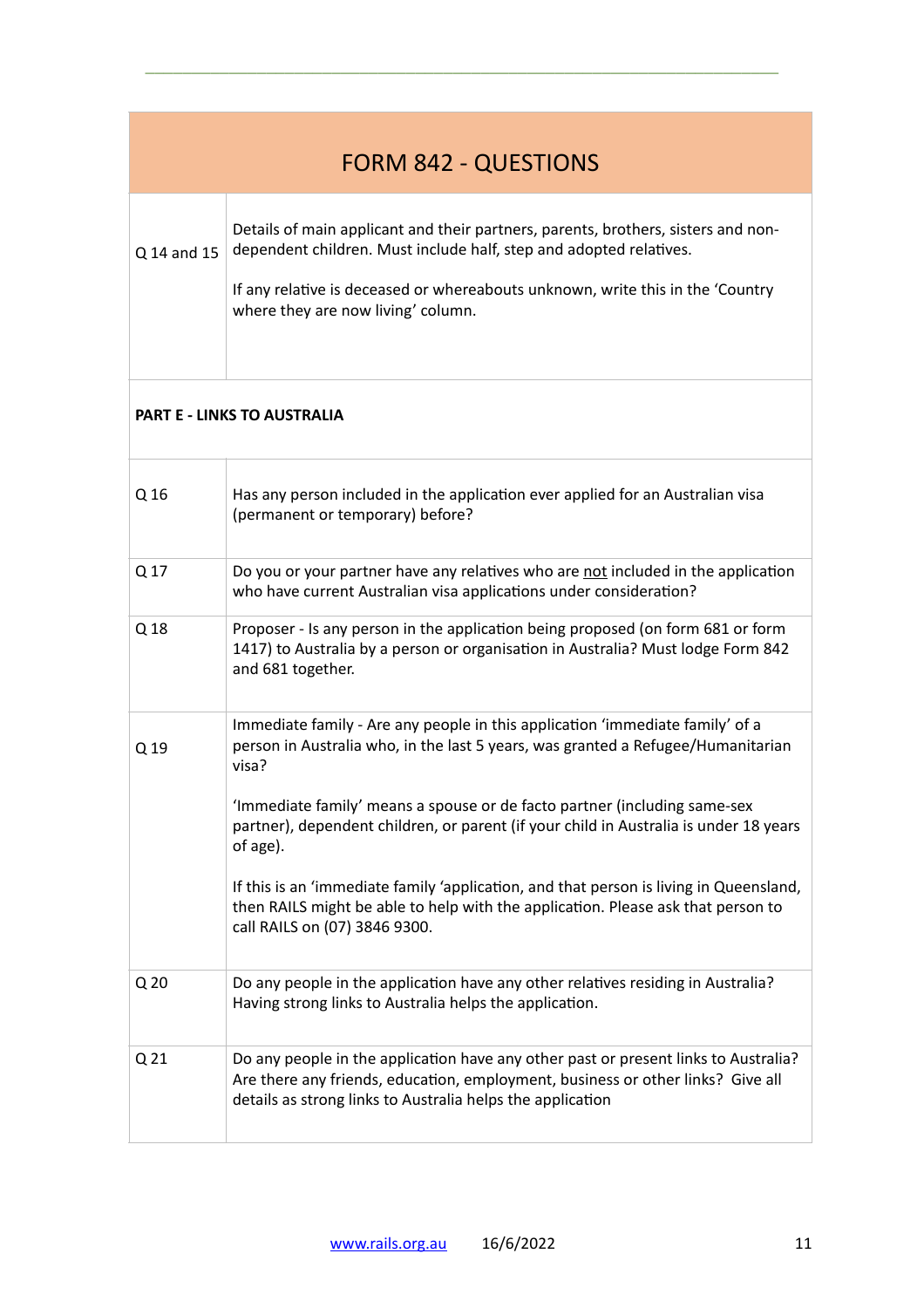# FORM 842 - QUESTIONS

\_\_\_\_\_\_\_\_\_\_\_\_\_\_\_\_\_\_\_\_\_\_\_\_\_\_\_\_\_\_\_\_\_\_\_\_\_\_\_\_\_\_\_\_\_\_\_\_\_\_\_\_\_\_\_\_\_\_\_\_\_\_\_\_\_\_\_\_

### **PART F - BACKGROUND INFORMATION**

| Q 22 | Identity is very important - Give details of any travel documents (eg. passports) or<br>identity documents held by all people in the application. You can put in expired<br>documents but do not put in false documents - if you don't have any documents,<br>just write down why. |
|------|------------------------------------------------------------------------------------------------------------------------------------------------------------------------------------------------------------------------------------------------------------------------------------|
| Q 23 | Has any person in the application applied to migrate to another country, or applied<br>for refugee resettlement or asylum in any country?                                                                                                                                          |
| Q 24 | For each person in the application, list every address they have lived during the<br>last 10 years                                                                                                                                                                                 |

## **PART G - HUMANITARIAN CLAIMS**

|             | Part G of the form is about what harm you fear in your home country. It is the<br>most important part. The questions are:                                                                                                                                                                      |
|-------------|------------------------------------------------------------------------------------------------------------------------------------------------------------------------------------------------------------------------------------------------------------------------------------------------|
| $Q$ 25 - 32 | Q28 - Why do you fear living in or returning to the country?                                                                                                                                                                                                                                   |
|             | Q29 - If you have left the country you fear, how did you leave?                                                                                                                                                                                                                                |
|             | Q30 - What do you believe may happen to you, or the people included in your ap-                                                                                                                                                                                                                |
|             | plication, if you were to return to or continue living in that country?                                                                                                                                                                                                                        |
|             | Q31 - Who do you think may harm or mistreat you if you continue living in or go<br>back to that country?                                                                                                                                                                                       |
|             | Q 32 - Do you think the authorities of that country can and will protect you if you                                                                                                                                                                                                            |
|             | continue living in or return to that country?                                                                                                                                                                                                                                                  |
|             | Explain why you fear living or returning to your home country. Explain in detail<br>why you and your family are being, or will be, targeted. It needs to be specific<br>details about the applicant's situation and not just general details about the fear<br>of the Taliban or other groups. |
|             | Give details and evidence of work, activities or other reasons which put the<br>applicant at a higher risk than others. Put in any documents that support this -<br>things like work contracts, letters, photos, membership cards, medical reports etc.                                        |
|             | If you or your family are in another country but still are at risk of harm for some<br>reason, put details of this risk also.                                                                                                                                                                  |
|             |                                                                                                                                                                                                                                                                                                |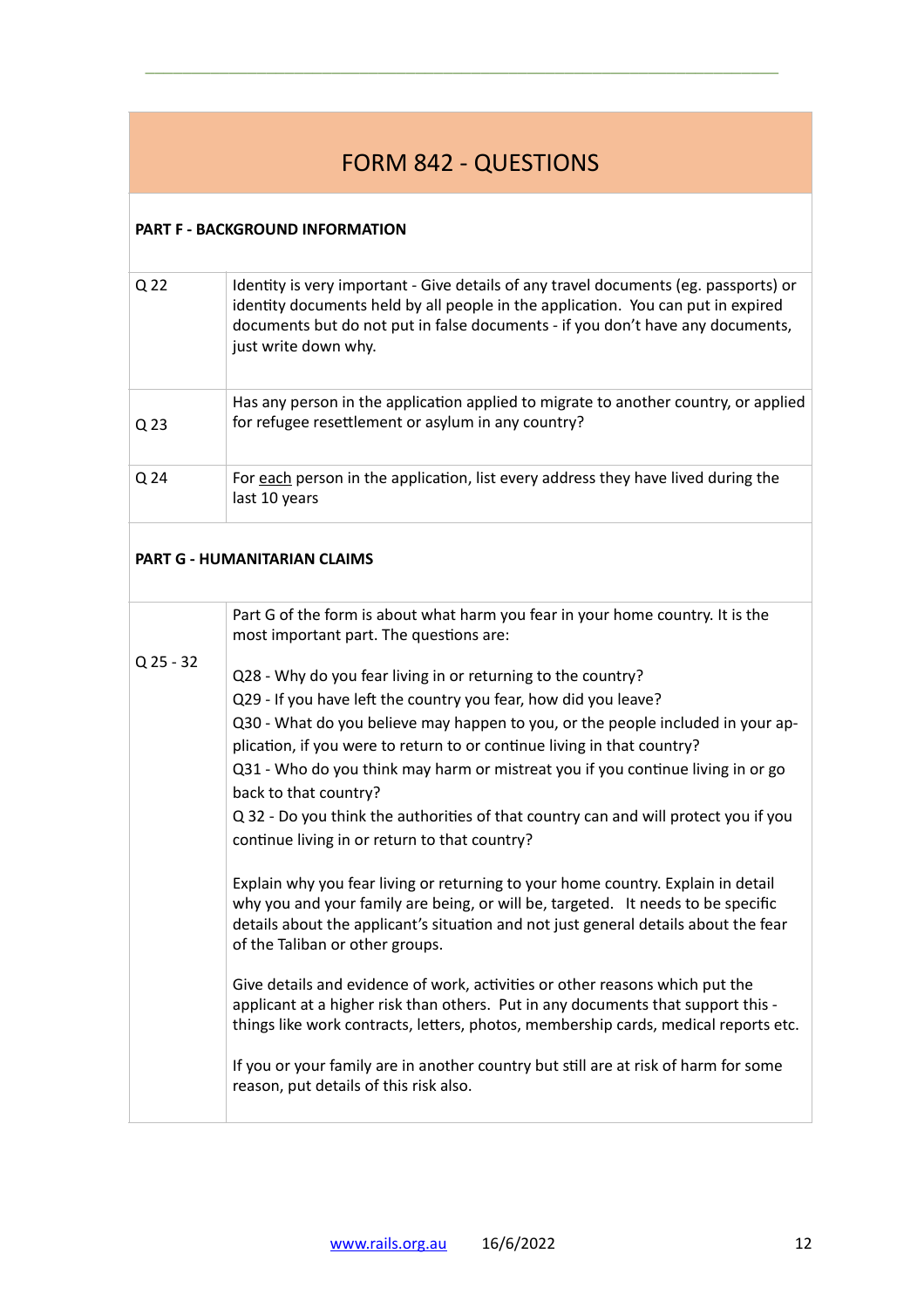| <b>FORM 842 - QUESTIONS</b> |                                                                                                                                                                                                                                                                                                                                                                                                                                        |
|-----------------------------|----------------------------------------------------------------------------------------------------------------------------------------------------------------------------------------------------------------------------------------------------------------------------------------------------------------------------------------------------------------------------------------------------------------------------------------|
| Q 33                        | Did you travel through, or stay, in any other countries before arriving in the<br>country where you are now living?                                                                                                                                                                                                                                                                                                                    |
| Q 34                        | Attach copy of UNHCR 'Resettlement Registration Form' if the application been<br>lodged because UNHCR has referred you to Australia for resettlement.                                                                                                                                                                                                                                                                                  |
| Q 35                        | Give details if anyone in the application has served in a military or paramilitary<br>organisation.                                                                                                                                                                                                                                                                                                                                    |
| Q 36                        | Details if anyone has lived in a refugee camp or detention centre.                                                                                                                                                                                                                                                                                                                                                                     |
| Q 37                        | Details if you need an interpreter.                                                                                                                                                                                                                                                                                                                                                                                                    |
|                             | PARTS H AND I - EMPLOYMENT, LANGUAGE AND EDUCATION                                                                                                                                                                                                                                                                                                                                                                                     |
| Q 38 40                     | The form asks for details of all applicants' jobs in last 15 years, their language,<br>education and whether anyone has done health checks for an Australian visa in<br>the past 12 months.                                                                                                                                                                                                                                            |
| <b>PART J - HEALTH</b>      |                                                                                                                                                                                                                                                                                                                                                                                                                                        |
| Q 41                        | Give details if anyone in the application has done a health examination for an<br>Australian visa in the last 12 months?                                                                                                                                                                                                                                                                                                               |
| <b>PART K - CHARACTER</b>   |                                                                                                                                                                                                                                                                                                                                                                                                                                        |
| Q 42                        | Give details for all applicants of any criminal, violence or visa charges or<br>convictions or associations and any service in the police or military. You must be<br>honest and answer each question accurately. If you answer yes to any of the<br>questions, you then have to give details and any documents you may have, such as<br>court records. Explain what happened and why you are still are a person of good<br>character. |
|                             | If there are any domestic or family violence court orders or child protection orders<br>against you then they must be declared. You don't have to declare any family<br>violence order if the order is about protecting you.                                                                                                                                                                                                           |
|                             | Police clearances will be required for every country in which applicants aged over<br>16 have spent 12 months or more over the last ten years.                                                                                                                                                                                                                                                                                         |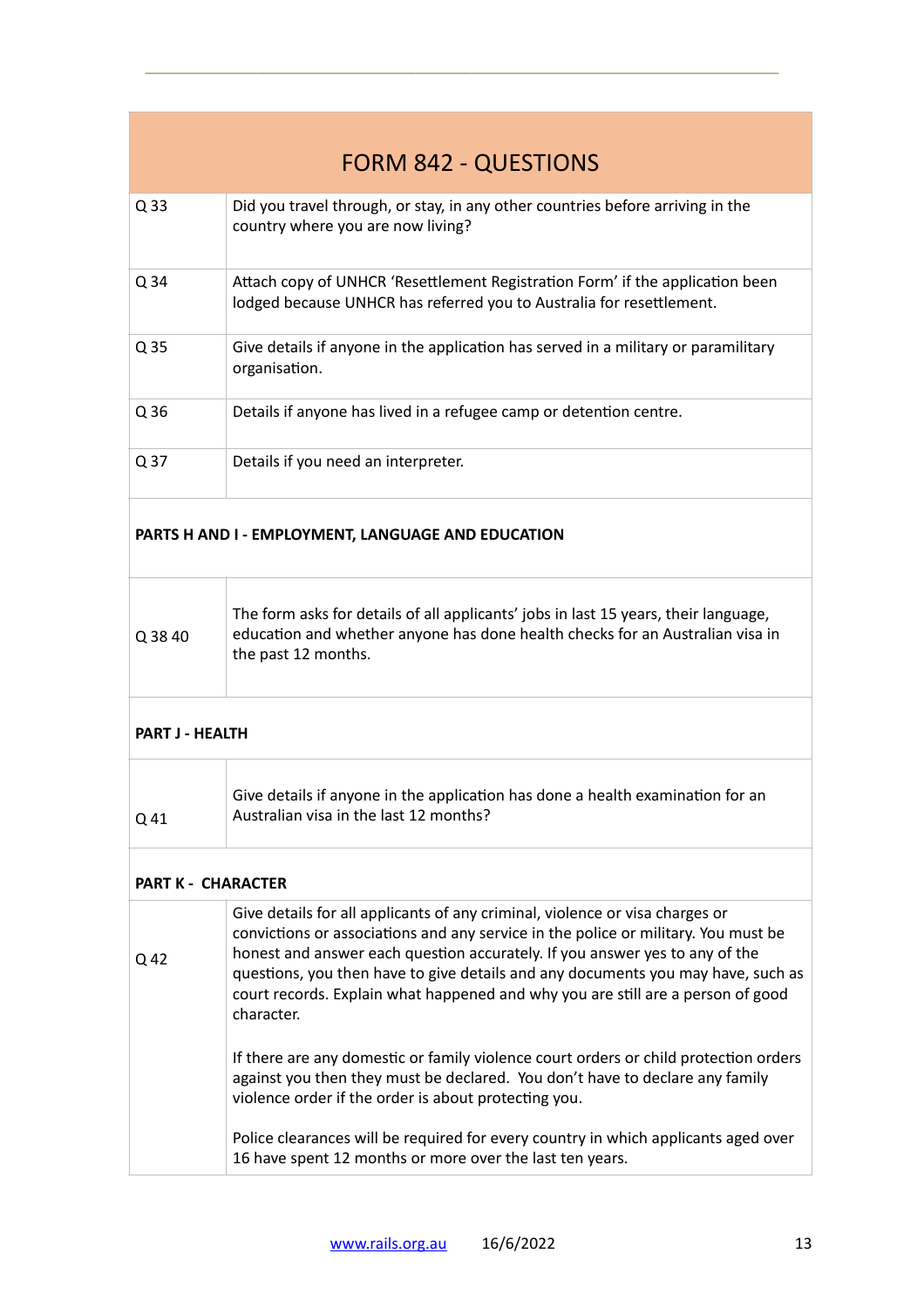|                            | <b>FORM 842 - QUESTIONS</b>                                                                                                                                                                                                                         |
|----------------------------|-----------------------------------------------------------------------------------------------------------------------------------------------------------------------------------------------------------------------------------------------------|
|                            | <b>Part L - ASSISTANCE WITH THE FORM</b>                                                                                                                                                                                                            |
| $Q$ 43 - 46                | If someone gave help and advice, such as a lawyer or migration agent put their<br>details here. You don't have to put details if the person just gave help with the<br>writing or translation.                                                      |
|                            | <b>Part M - COMMUNICATION</b>                                                                                                                                                                                                                       |
| Q 47                       | This tells the Department how you want them to communicate with you. If you are<br>being proposed it's best to have the proposer as well as yourself receive<br>communication.                                                                      |
|                            | If you have a representative, then they should fill in a Form 956 and will receive<br>communication. You must update the Department about any change of address.                                                                                    |
|                            | Part N - AUSTRALIAN VALUES STATEMENT                                                                                                                                                                                                                |
| Q 48                       | All applicants must read, or have explained to them, the information provided<br>about Australia's laws and promise to respect those values, try to learn English and<br>pledge loyalty to Australia if you get citizenship                         |
| <b>Part O - BIOMETRICS</b> |                                                                                                                                                                                                                                                     |
| Q 49                       | Applicants over 16 must sign that they consent to provide their 'biometrics' to the<br>Department and other government agencies and services.                                                                                                       |
|                            | Biometrics are a photo of your face with a digital camera and a scan of all<br>fingertips with a digital finger scanner. There is a charge for this. They need to be<br>provided before travel to Australia.                                        |
|                            | Applicants need to attend an Australian Visa Application Centre (AVAC) in person<br>to provide their biometrics. There is no AVAC in Afghanistan so the DHA website<br>says applicants should visit their nearest neighbouring collection location. |
|                            | Check DHA latest biometric details here                                                                                                                                                                                                             |
|                            | Details of DHA Offices overseas are here. You need to check with the office<br>whether biometrics are available there.                                                                                                                              |
|                            | Note there are dangers in moving though Afghanistan and trying to cross<br>borders. People have to consider these risks very seriously.                                                                                                             |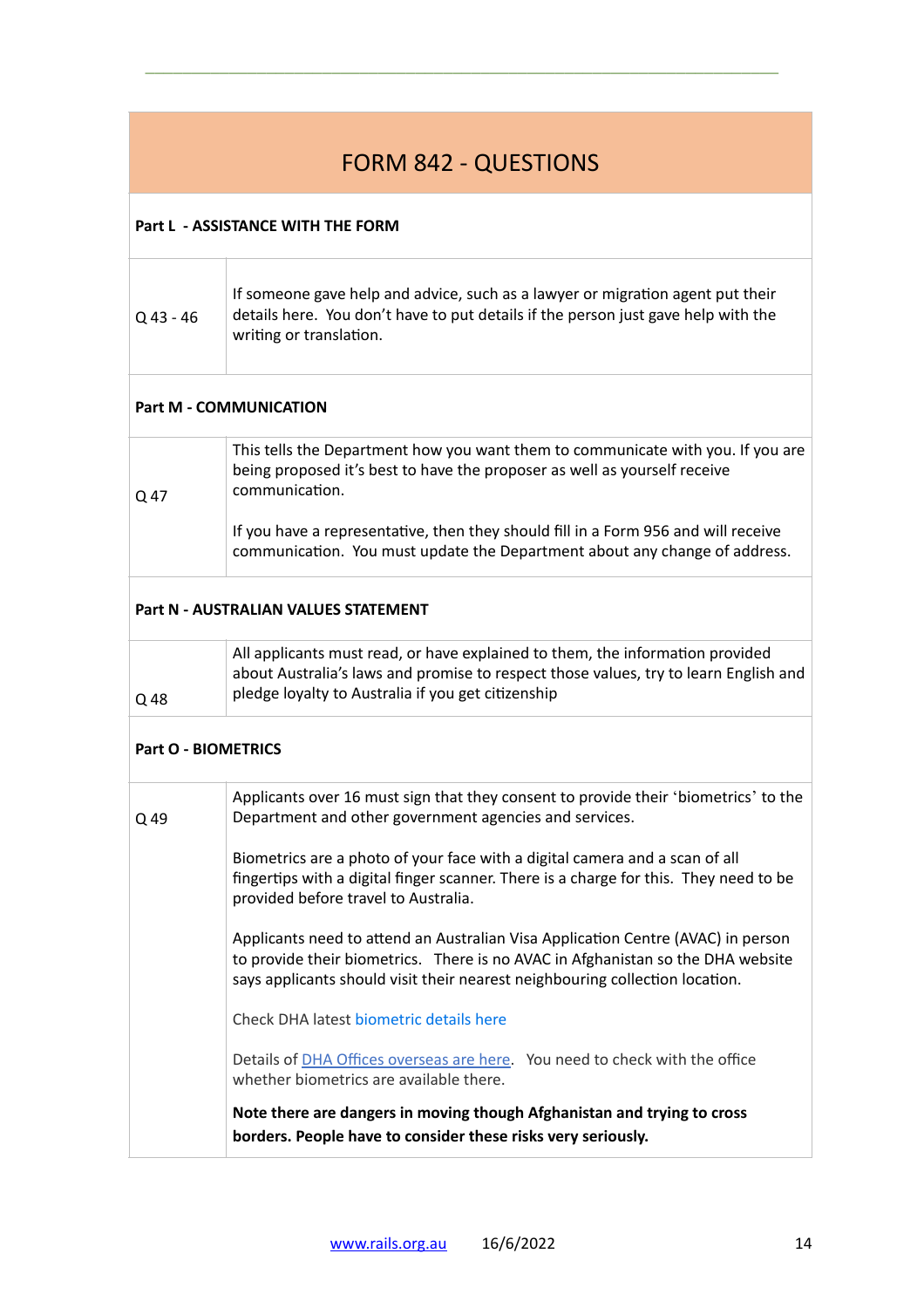# FORM 842 - QUESTIONS

\_\_\_\_\_\_\_\_\_\_\_\_\_\_\_\_\_\_\_\_\_\_\_\_\_\_\_\_\_\_\_\_\_\_\_\_\_\_\_\_\_\_\_\_\_\_\_\_\_\_\_\_\_\_\_\_\_\_\_\_\_\_\_\_\_\_\_\_

#### **Part P – DECLARATION**

| Q <sub>50</sub>             | The main applicant and those over 18 must sign confirming that details in the form<br>are true and they will inform the government of any changes in their<br>circumstances before coming to Australia, and that the government can use their<br>personal information.<br>If there is a proposer, the proposer will need to sign a similar statement.                      |  |  |
|-----------------------------|----------------------------------------------------------------------------------------------------------------------------------------------------------------------------------------------------------------------------------------------------------------------------------------------------------------------------------------------------------------------------|--|--|
|                             |                                                                                                                                                                                                                                                                                                                                                                            |  |  |
| Part Q - DOCUMENT CHECKLIST |                                                                                                                                                                                                                                                                                                                                                                            |  |  |
| Q 51                        | This is a checklist to make sure all documents are included. If you don't have some<br>documents explain why. Any extra pages of information must be marked with the<br>question number and signed and dated by each person over 18 who is included in<br>the application. All copies should be certified as true by a Justice of the Peace or<br>someone of equal status. |  |  |

## <span id="page-14-0"></span>Where to send application - if there's a proposer

It is quickest and best to lodge online but this is only available if an applicant has a proposer in Australia. This is the link:

[https://immi.homeaffairs.gov.au/help-support/departmental-forms/online-forms/special](https://immi.homeaffairs.gov.au/help-support/departmental-forms/online-forms/special-humanitarian-visa-submission-form)[humanitarian-visa-submission-form](https://immi.homeaffairs.gov.au/help-support/departmental-forms/online-forms/special-humanitarian-visa-submission-form)

To lodge online:

- Complete proposer's details
- Upload proof of Australian citizenship or permanent residence of the proposer (passport, ImmiCard, visa grant letter), or incorporation and officer holders of organization (pdf file, *maximum 1MB named 'Proposer-eligibility')*
- Complete main applicant's details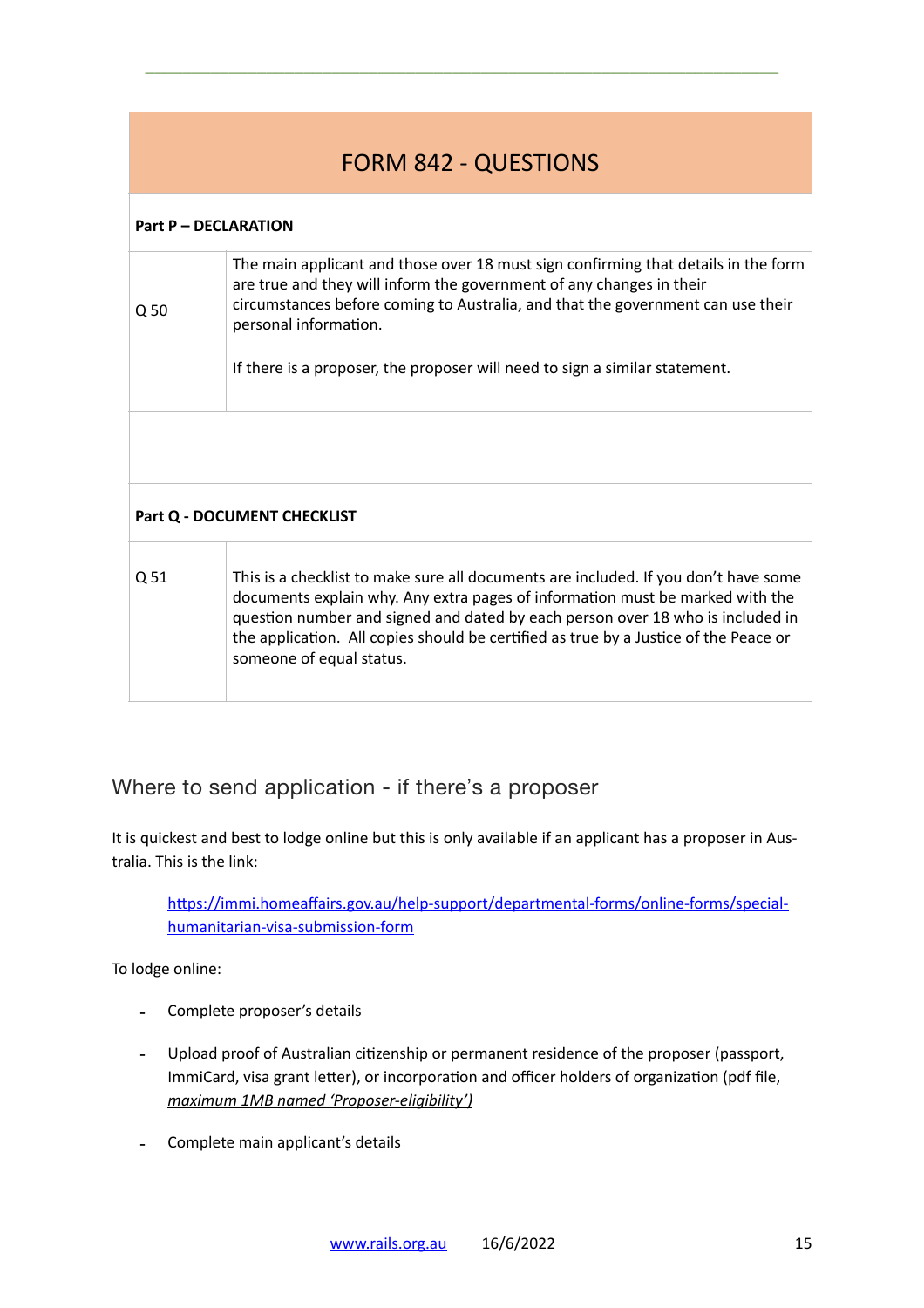- Upload passport photo of main applicant *– pdf, jpg or png file maximum 1MB, 300 or 600 DPI named '[main applicant's name]'*

\_\_\_\_\_\_\_\_\_\_\_\_\_\_\_\_\_\_\_\_\_\_\_\_\_\_\_\_\_\_\_\_\_\_\_\_\_\_\_\_\_\_\_\_\_\_\_\_\_\_\_\_\_\_\_\_\_\_\_\_\_\_\_\_\_\_\_\_

- Form 842 fully completed pdf file, *maximum 2MB named* "Form 842"
- Form 681 fully completed pdf file, *maximum 2MB named* "Form 681"
- passport photos of all secondary applicants, supporting evidence and documentation relating to the claimed fear of harm (e.g. employment contracts, media articles, CVs, etc) (see document checklist at Part Q of Form 842) – pdf files at 300 DPI maximum 2MB and total size limit of 10MB

If you are not able to lodge online, then you can send in the following ways:

To send by mail:

Special Humanitarian Processing **Centre** Department of Home Affairs GPO Box 9984 SYDNEY NSW 2001

## <span id="page-15-0"></span>Where to send the application - if there's no proposer

If there is no proposer then an Afghan applicant must complete and sign Form 842 (no Form 681), print it out and send it to the Australian Embassy in Jordan

| To send by mail:           | To send by courier:        |
|----------------------------|----------------------------|
| <b>Australian Embassy</b>  | <b>Australian Embassy</b>  |
| Department of Home Affairs | Department of Home Affairs |
| PO Box 35201               | 41 Kayed Al Armouti Street |
| Amman 11180                | South Abdoun               |
| Jordan                     | Amman                      |
|                            | Jordan                     |

Further information, documents and signatures can be scanned and sent electronically to [shp.en](mailto:shp.enquiries@homeaffairs.gov.au)[quiries@homeaffairs.gov.au](mailto:shp.enquiries@homeaffairs.gov.au) 

*[Note For a non-Afghan application without a sponsor - applications may be lodged at an overseas Australian immigration office. Check the office nearest to where you are to see if they accept your humanitarian application See : [https://immi.homeaffairs.gov.au/help-support/contact-us/offices-and-locations/list#\]](https://immi.homeaffairs.gov.au/help-support/contact-us/offices-and-locations/list)*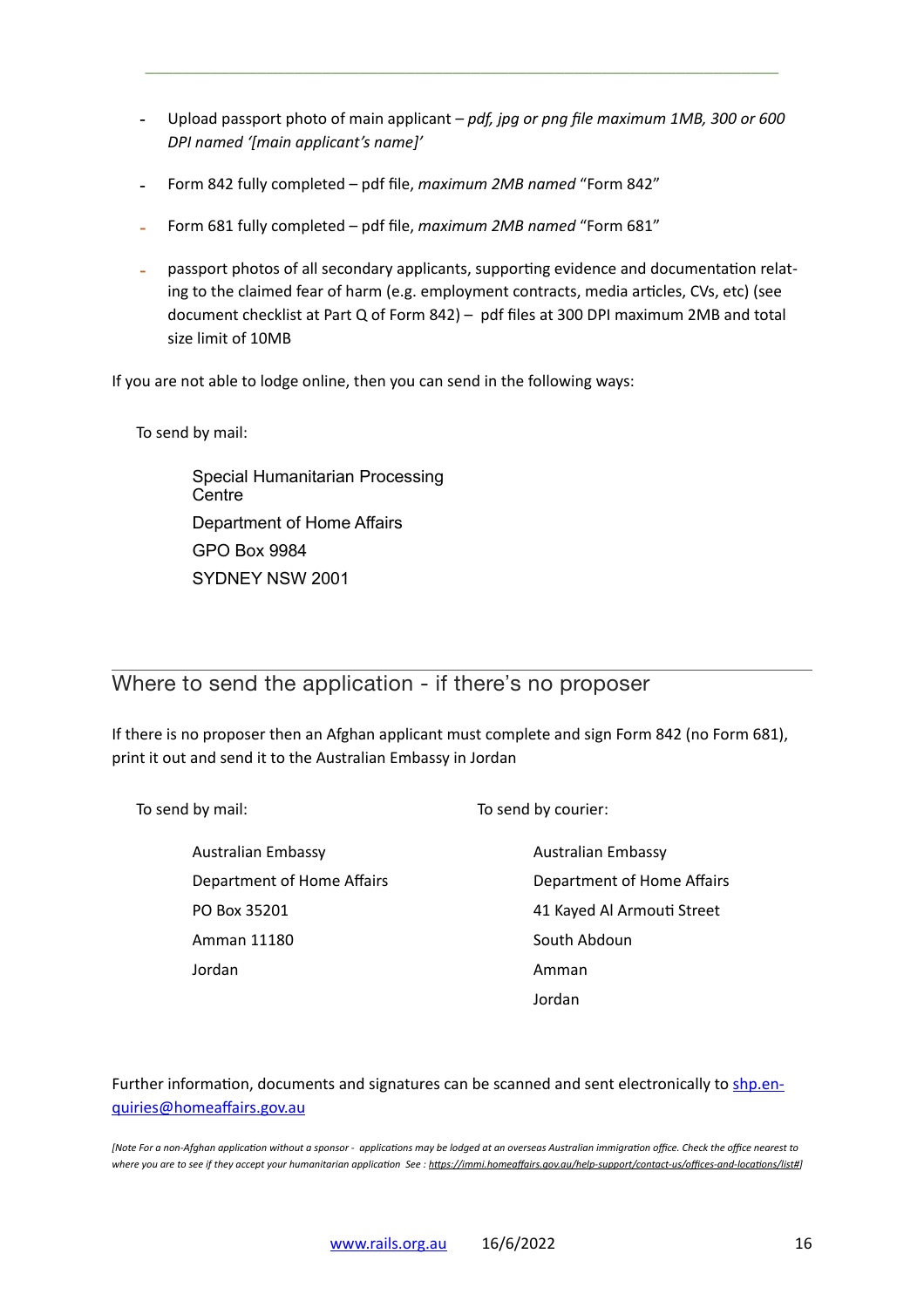# <span id="page-16-1"></span>Advise the Department of any changes

Applicants and family members of applicants and applicants can add new information about their application through the Department online '**[Contact form for Afghanistan'](https://www.homeaffairs.gov.au/help-and-support/afghanistan-update/contact-form-for-afghanistan)** or via email to **[shp.enquiries@homeaffairs.gov.au](mailto:shp.enquiries@homeaffairs.gov.au)** with the name, date of birth and any reference number on the subject line.

\_\_\_\_\_\_\_\_\_\_\_\_\_\_\_\_\_\_\_\_\_\_\_\_\_\_\_\_\_\_\_\_\_\_\_\_\_\_\_\_\_\_\_\_\_\_\_\_\_\_\_\_\_\_\_\_\_\_\_\_\_\_\_\_\_\_\_\_

You must inform the Department if your circumstances change after uploading the application. For example if an applicant becomes engaged, or marries, or has a child.

The Department will include a newly born child in the application if you give the child's details to the Department before a final decision is made on your application.

General Information on updating circumstances is available on the Department's website **[https://](https://immi.homeaffairs.gov.au/change-in-situation) [immi.homeaffairs.gov.au/change-in-situation](https://immi.homeaffairs.gov.au/change-in-situation)** but for Afghan cases the '**[Contact form for Af](https://www.homeaffairs.gov.au/help-and-support/afghanistan-update/contact-form-for-afghanistan)[ghanistan'](https://www.homeaffairs.gov.au/help-and-support/afghanistan-update/contact-form-for-afghanistan)** is the best.

# **Other visa options**

# <span id="page-16-0"></span>Humanitarian Community Support Program

The [Community Support Program](https://immi.homeaffairs.gov.au/what-we-do/refugee-and-humanitarian-program/community-support-program) enables families, communities, businesses or individuals, to propose humanitarian visa applicants with employment prospects and give financial and practical support for settlement.

Must apply to an [Approved Proposer Organisation \(APO\)](https://immi.homeaffairs.gov.au/what-we-do/refugee-and-humanitarian-program/community-support-program/approved-proposing-organisations#:~:text=Approved%2520Proposing%2520Organisations%2520%2528APOs%2529%2520are%2520organisations%2520that%2520we,families%2520find%2520accommodation%2520and%2520settle%2520into%2520the%2520community.) in your State and pay large fees. The APO helps with the visa application, accommodation, and settling into the community.

Main applicant must: be aged 18-50; show they have 'functional' English; have an offer of employment or skills to be work-ready on arrival; and must be living in a 'resettlement priority country',

Forms are same as for humanitarian visa applications (except no Form 681).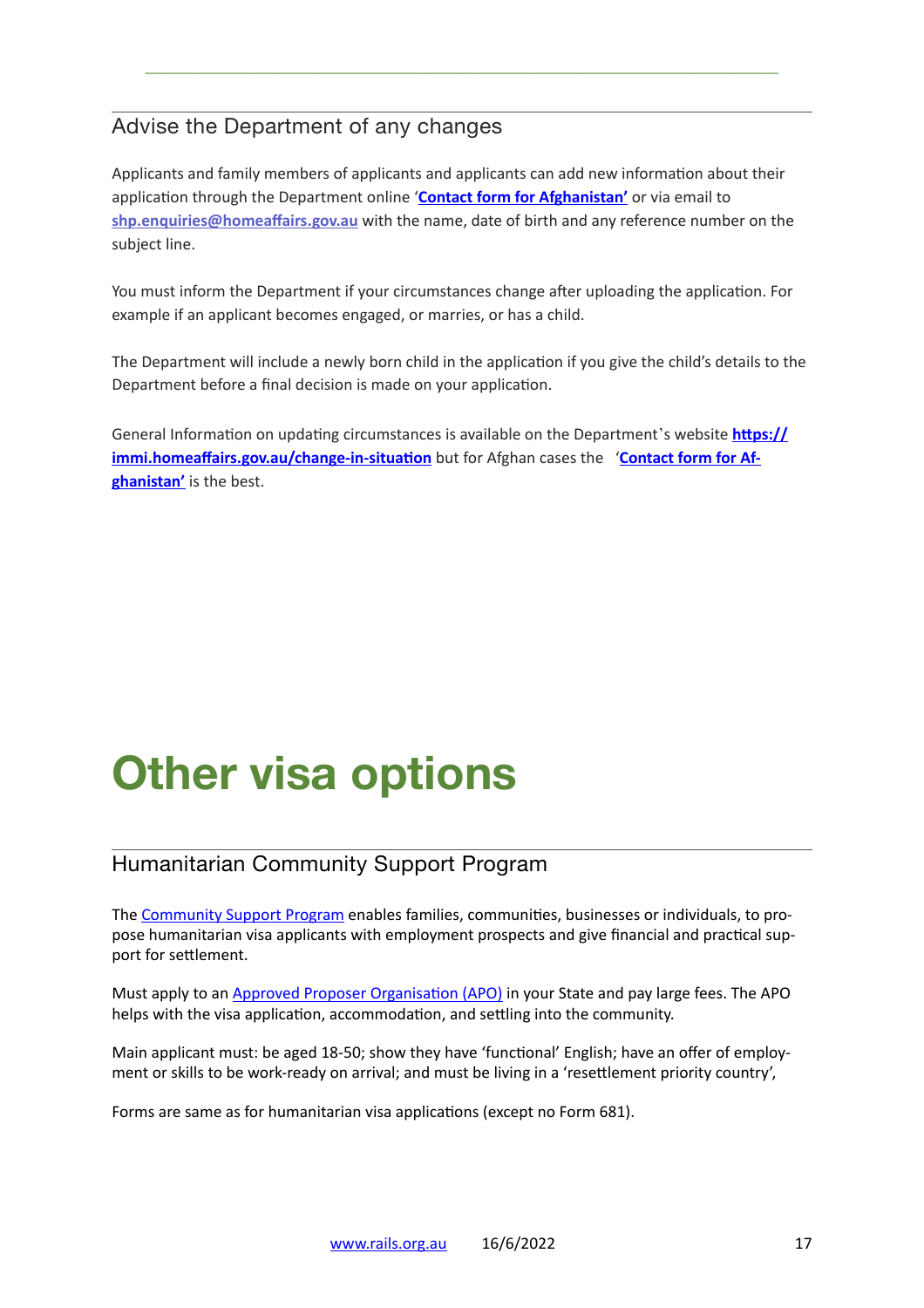# <span id="page-17-1"></span>Skilled Refugee Labour Agreement Pilot

The **Skilled Refugee Labour Agreement Pilot program** makes it easier for Australian employers to hire skilled people who have been displaced from their homes.

\_\_\_\_\_\_\_\_\_\_\_\_\_\_\_\_\_\_\_\_\_\_\_\_\_\_\_\_\_\_\_\_\_\_\_\_\_\_\_\_\_\_\_\_\_\_\_\_\_\_\_\_\_\_\_\_\_\_\_\_\_\_\_\_\_\_\_\_

You first register your skills details with **Talent Beyond Boundaries (TBB)** at [:https://www.talentbe](https://www.talentbeyondboundaries.org/talentcatalog/)[yondboundaries.org/talentcatalog/](https://www.talentbeyondboundaries.org/talentcatalog/)

TBB receives information from employers about roles that need to be filled and identifies possible candidates from their Talent Catalog and facilitates recruitment. If you are successful in obtaining a job offer, then TBB will assist in the visa application process

Details are on the [DHA website -click here](https://immi.homeaffairs.gov.au/what-we-do/skilled-migration-program/recent-changes/skilled-refugee-labour-agreement-pilot-program)

## <span id="page-17-0"></span>Other visa options

There are a range of other family and skilled permanent and temporary visas to Australia. These have strict rules and may be difficult or impossible for many refugees to get.

The Department of Home Affairs (DHA) has details of visa options on their website. [DHA Visa options](https://immi.homeaffairs.gov.au/visas/getting-a-visa/visa-finder)  [online.](https://immi.homeaffairs.gov.au/visas/getting-a-visa/visa-finder)

See also [RAILS Fact Sheet Visa Options to Australia](https://www.rails.org.au/sites/default/files/2022-03/2022.03.13-Visas%2520to%2520Australia-Overview.pdf)

# <span id="page-17-2"></span>**Getting legal help**

It is important to get legal advice from an experienced lawyer or migration agent before lodging a visa application. Free legal help may be available from these specialist community refugee legal services if you fit their guidelines.

#### **In Queensland** -

Refugee and Immigration Legal Service (RAILS) (free legal help for those in Queensland or who have a proposer in Queensland).

If you wish to propose or have proposed immediate family (spouse or dependent children, or if you are under 18, your parents), a RAILS lawyer might be able to help you make the application or give you advice about an application you have already made.

If you wish to propose extended family (parents, siblings, uncles, aunties, nieces, nephews), RAILS lawyers run a volunteer program which might help you prepare the application for one applicant/ family if they fit within one of the [Afghan priority groups published by the Department](https://www.homeaffairs.gov.au/help-and-support/afghanistan-update).